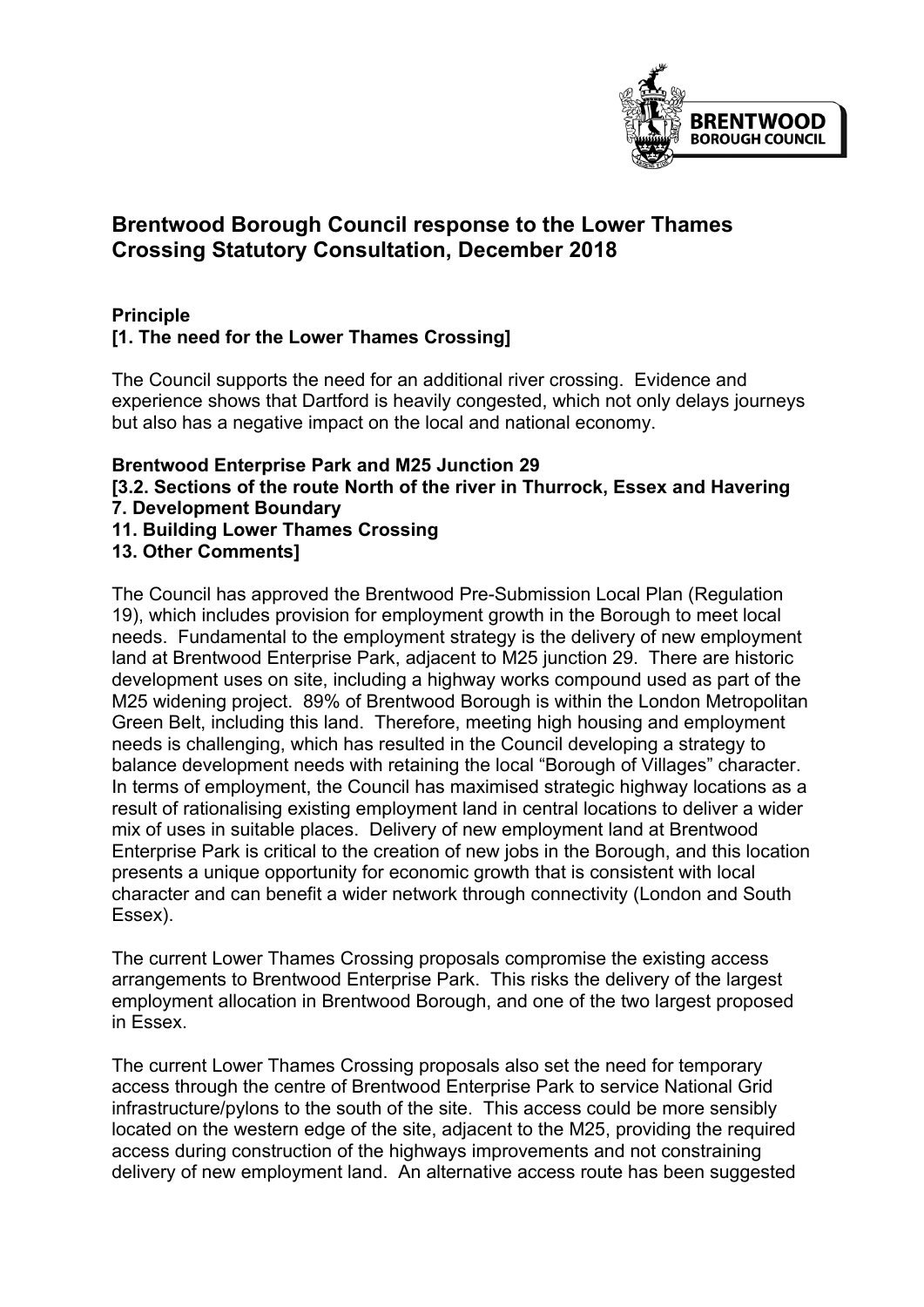to Highways England to ensure both objectives can be met but this has not been proposed.

Discussion has taken place with Highways England highlighting these issues, held by both Brentwood Borough Council and St Modwen, who are promoting Brentwood Enterprise Park. However, the Lower Thames Crossing proposals seem to have little consideration for the issues raised.

The proposals at M25 junction 29 risk undermining a key aim of the Lower Thames Crossing project, which is the stimulation of economic growth. The Council requests that further engagement with Highways England take place to identify junction improvements that can deliver alternative access arrangements to Brentwood Enterprise Park.

The Council object to proposals at M25 junction 29 on the basis that it constrains the existing access arrangements to Brentwood Enterprise Park. Further engagement is requested from Highways England to help resolve this objection, providing alternative options that can ensure the delivery of necessary improvements at M25 junction 29 for the Lower Thames Crossing project, and the delivery of economic growth at Brentwood Enterprise Park.

### **Supporting Growth Aspirations in South Essex [4.1. Connections North of the Crossing]**

The Council recognises the balance that needs to be struck between competing benefits, such as fewer connections on route to increase journey times, reduce traffic, and maintain safety; and more connections on route that could help to unlock new development potential. Brentwood Borough Council is a partner in the Association of South Essex Local Authorities (ASELA), along with Thurrock, Essex County Council, Basildon, Castle Point, Rochford, and Southend. ASELA has been formed to realise long-term growth ambitions across local authority boundaries and to underpin strategic spatial, infrastructure and economic priorities. ASELA is preparing a Joint Strategic Plan to deliver the homes and jobs needed in South Essex through partnership working, not just at a local level, but also with Government, to bring forward key strategic infrastructure improvements needed to support growth, such as transport.

The proposed route and connections north of the crossing do not maximise opportunities for new growth. New junctions in Thurrock are not proposed. New junctions could enable the delivery of new communities supporting Government objectives to deliver new homes and jobs, supported by the work of ASELA. Given the pressure from the Ministry of Housing and Local Government to deliver new homes and jobs, and the requirement from the Department for Transport for transport infrastructure to support and enable growth, this seems like a missed opportunity.

On this basis, the Council objects to connections proposed north of the crossing and requests further engagement between Highways England and ASELA to enable growth aspirations in South Essex.